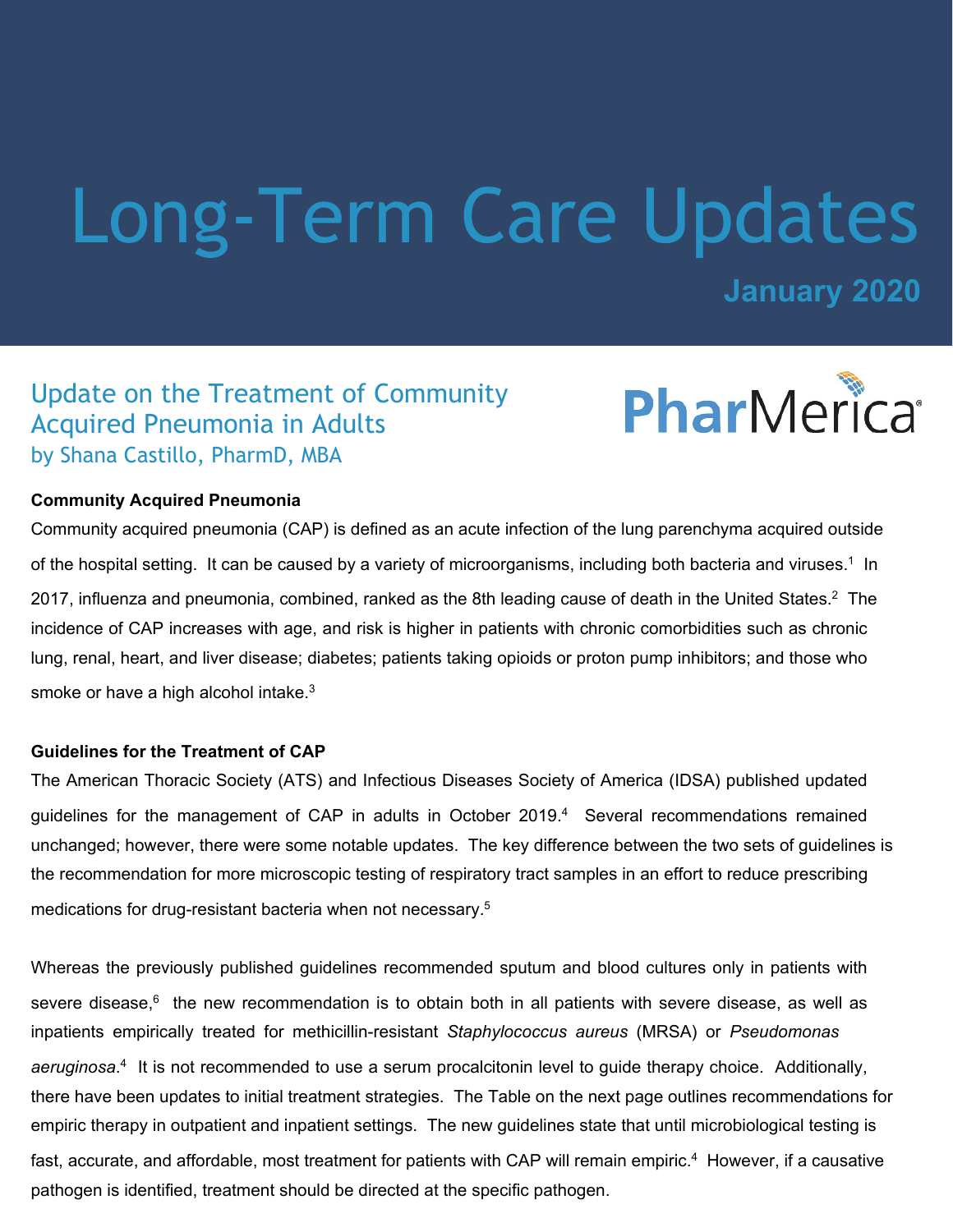## Table. Initial Treatment of CAP in Adults4

| <b>Outpatient Treatment</b>                                                                                                      |                                                                                                                                   |
|----------------------------------------------------------------------------------------------------------------------------------|-----------------------------------------------------------------------------------------------------------------------------------|
| <b>Patient Factors</b>                                                                                                           | <b>Recommendation</b>                                                                                                             |
| No Comorbidities or Risk Factors<br>for MRSA or<br>Pseudomonas aeruginosa                                                        | Amoxicillin OR                                                                                                                    |
|                                                                                                                                  | Doxycycline OR                                                                                                                    |
|                                                                                                                                  | Macrolide (azithromycin, clarithromycin, clarithromycin ER)<br>if local pneumococcal resistance is <25%                           |
| Presence of Comorbidities<br>(chronic heart, liver, lung, or renal<br>disease; diabetes; alcoholism;<br>malignancy; or asplenia) | <b>Combination Therapy:</b>                                                                                                       |
|                                                                                                                                  | Amoxicillin/clavulanate or cephalosporin (cefpodoxime,<br>cefuroxime)                                                             |
|                                                                                                                                  | <b>AND</b>                                                                                                                        |
|                                                                                                                                  | Macrolide (azithromycin, clarithromycin, clarithromycin ER)<br>or doxycycline                                                     |
|                                                                                                                                  |                                                                                                                                   |
|                                                                                                                                  | Monotherapy:                                                                                                                      |
|                                                                                                                                  | Respiratory fluoroquinolone (levofloxacin, moxifloxacin,<br>gemifloxacin)                                                         |
| <b>Inpatient Treatment</b>                                                                                                       |                                                                                                                                   |
| <b>Patient Factors</b>                                                                                                           | Recommendation for Standard Regimen <sup>t</sup>                                                                                  |
| Non-Severe Pneumonia                                                                                                             | Beta-lactam (ampicillin/sulbactam, cefotaxime, ceftriaxone,<br>ceftaroline) and macrolide (azithromycin, clarithromycin)          |
|                                                                                                                                  | <b>OR</b>                                                                                                                         |
|                                                                                                                                  | Respiratory fluoroquinolone (levofloxacin or moxifloxacin)                                                                        |
| Severe Pneumonia                                                                                                                 | Beta-lactam (ampicillin/sulbactam, cefotaxime, ceftriaxone,<br>ceftaroline) and macrolide (azithromycin, clarithromycin)          |
|                                                                                                                                  | <b>OR</b>                                                                                                                         |
|                                                                                                                                  | Beta-lactam (ampicillin/sulbactam, cefotaxime, ceftriaxone,<br>ceftaroline) and fluoroquinolone (levofloxacin or<br>moxifloxacin) |

**†**Additional recommendations exist in cases of prior respiratory isolation of MRSA or *Pseudomonas aeruginosa* or recent hospitalization with parenteral antibiotics and locally validated risk factors for MRSA or *Pseudomonas aeruginosa*.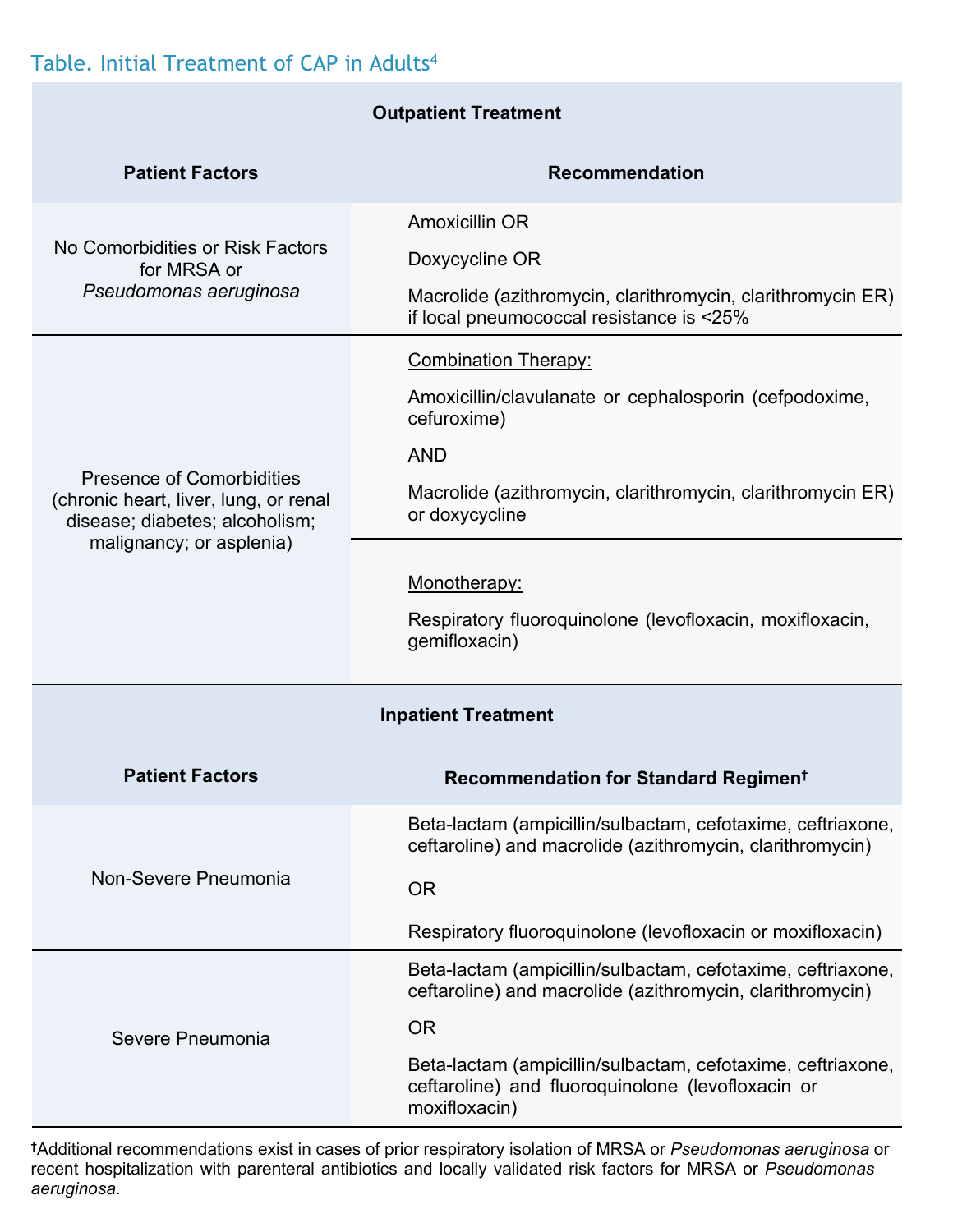The previously published guidelines for the management of CAP in adults referred to "healthcare-associated pneumonia". This term was used for nonambulatory patients with pneumonia who were residents of nursing homes or other long-term care facilities. These patients received a separate designation due to their potential risk for antibiotic-resistant pathogens. The previous recommendation was to treat many of these patients the same as those with hospital-acquired pneumonia. $^6\,$  However, the updated guidelines eliminated this term and suggest that these patients be treated using the CAP treatment recommendations, and only covering empirically for MRSA or *Pseudomonas aeruginosa* if there are locally validated risk factors present.<sup>4</sup>

Finally, although the 2007 guidelines did not address the use of corticosteroids, the new guidelines do not recommend routine use of these agents in patients with either non-severe or severe disease. The authors cite a lack of evidence demonstrating benefit in non-severe CAP and limited evidence in severe CAP. However, corticosteroids may still be appropriate in patients with comorbid diseases, such as chronic obstructive pulmonary disease, asthma, and autoimmune disease.<sup>4</sup>

#### **Lefamulin: A New Option for the Treatment of CAP**

Lefamulin is a first-in-class semisynthetic pleuromutilin antibiotic available in oral and injectable formulations that was approved in August 2019.<sup>7-10</sup> It is indicated for the treatment of adults with community-acquired bacterial pneumonia (CABP) caused by the following susceptible microorganisms: *Streptococcus pneumoniae*, *Staphylococcus aureus* (methicillinsusceptible isolates), *Haemophilus influenzae*, *Legionella pneumophila*, *Mycoplasma pneumoniae*, and *Chlamydophila pneumoniae*. 7 Lefamulin has a unique mechanism of action: bacterial synthesis is inhibited through hydrogen bonds, hydrophobic interactions, and Van der Waals forces, which prevents the positioning of tRNA.<sup>8,9</sup> Its mechanism of action results in a lower chance of cross-resistance to other antibiotic classes.<sup>11</sup> Depending on the bacterial organism, lefamulin may be bactericidal (*S. pneumoniae*, *H. influenzae*, and *M. pneumoniae*) or bacteriostatic (*S. aureus* and *S. pyogenes*).<sup>8</sup>

Although lefamulin is not included as a first-line agent in the updated ATS/IDSA guidelines, it is anticipated that its use would be after microbiological testing. The prescribing information states that lefamulin should only be used when susceptible bacteria are proven or strongly suspected as the cause of infection in order to reduce antibiotic resistance.<sup>7</sup> The Lefamulin Evaluation Against Pneumonia (LEAP) 1 trial suggested that lefamulin is an effective empiric monotherapy option in the treatment of CABP<sup>12</sup> but the authors of the ATS/IDSA guidelines concluded that there is a need for further high-quality research with lefamulin to validate its use in the outpatient and hospital settings.4